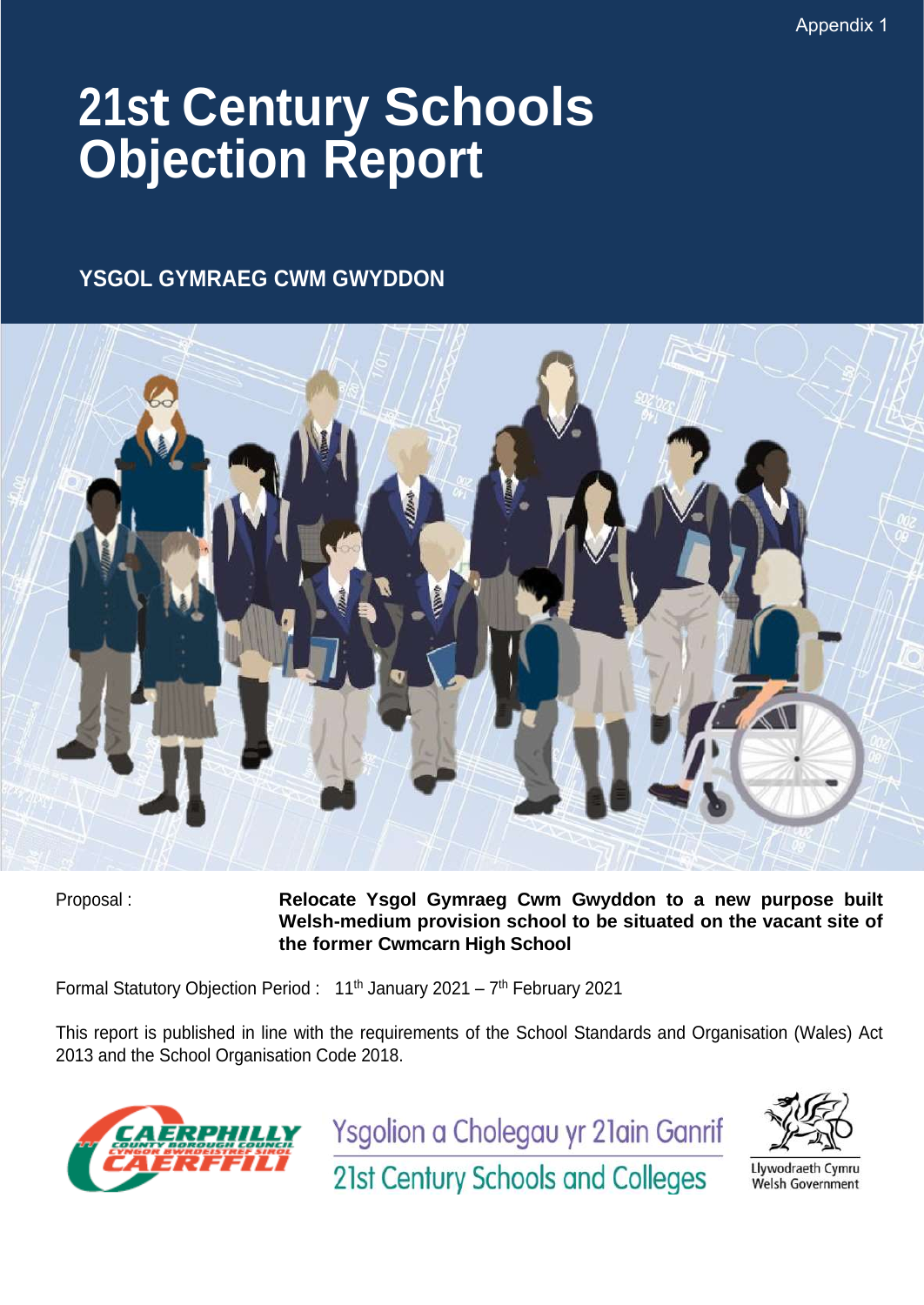| <b>TABLE OF CONTENTS</b>                                                                                                                                                                                                                             |                                          |
|------------------------------------------------------------------------------------------------------------------------------------------------------------------------------------------------------------------------------------------------------|------------------------------------------|
| <b>Introduction</b>                                                                                                                                                                                                                                  |                                          |
| $\triangleright$ Executive Summary<br>$\triangleright$ Statutory Obligations<br>$\triangleright$ Purpose of the Objection Report                                                                                                                     | Page 3<br>Page 3<br>Page 3               |
| <b>Proposal</b>                                                                                                                                                                                                                                      |                                          |
| $\triangleright$ What are we proposing to do?                                                                                                                                                                                                        | Page 4                                   |
| <b>Statutory Process and Decision Making</b>                                                                                                                                                                                                         |                                          |
| $\triangleright$ The Statutory Process<br>> Cabinet Response to Consultation Report<br>$\triangleright$ Decision Making                                                                                                                              | Page 5<br>Page 6<br>Page 7               |
| <b>Statutory Notice</b>                                                                                                                                                                                                                              |                                          |
| Statutory Notice - Consultation Process<br>> Statutory Notice - Consultation Information<br>> Stakeholder Engagement<br><b>Implications of Covid19</b><br>≻                                                                                          | Page 7<br>Page 7<br>Page 8<br>Page 9     |
| <b>Statutory Objection</b>                                                                                                                                                                                                                           |                                          |
| $\triangleright$ Responses<br>$\triangleright$ Reasons for the Objection and Council Clarification                                                                                                                                                   | Page 9<br>Page 10                        |
| <b>Other Considerations</b>                                                                                                                                                                                                                          |                                          |
| > Learner Voice<br>> Integrated Impact Assessment<br>$\triangleright$ Local and National Strategies                                                                                                                                                  | Page 13<br>Page 13<br>Page 13            |
| <b>Next Steps</b>                                                                                                                                                                                                                                    |                                          |
| $\triangleright$ Publication of Objection Report<br><b>Cabinet 'Objection Report' Decision</b><br>➤<br>Recommendation<br>$\blacktriangleright$<br><b>Decision Notification</b><br>⋗                                                                  | Page 14<br>Page 14<br>Page 15<br>Page 15 |
| <b>Supporting Information</b>                                                                                                                                                                                                                        |                                          |
| > Annex 1 : Consultation Document / Consultation Report<br>> Annex 2: Statutory Notice Notification Letter / Published Statutory Notice<br><b>Annex 3: Statutory Objections Statement</b><br>➤<br>Annex 4: Objection Report Notification Letter<br>➤ | Page 16<br>Page 16<br>Page 17<br>Page 17 |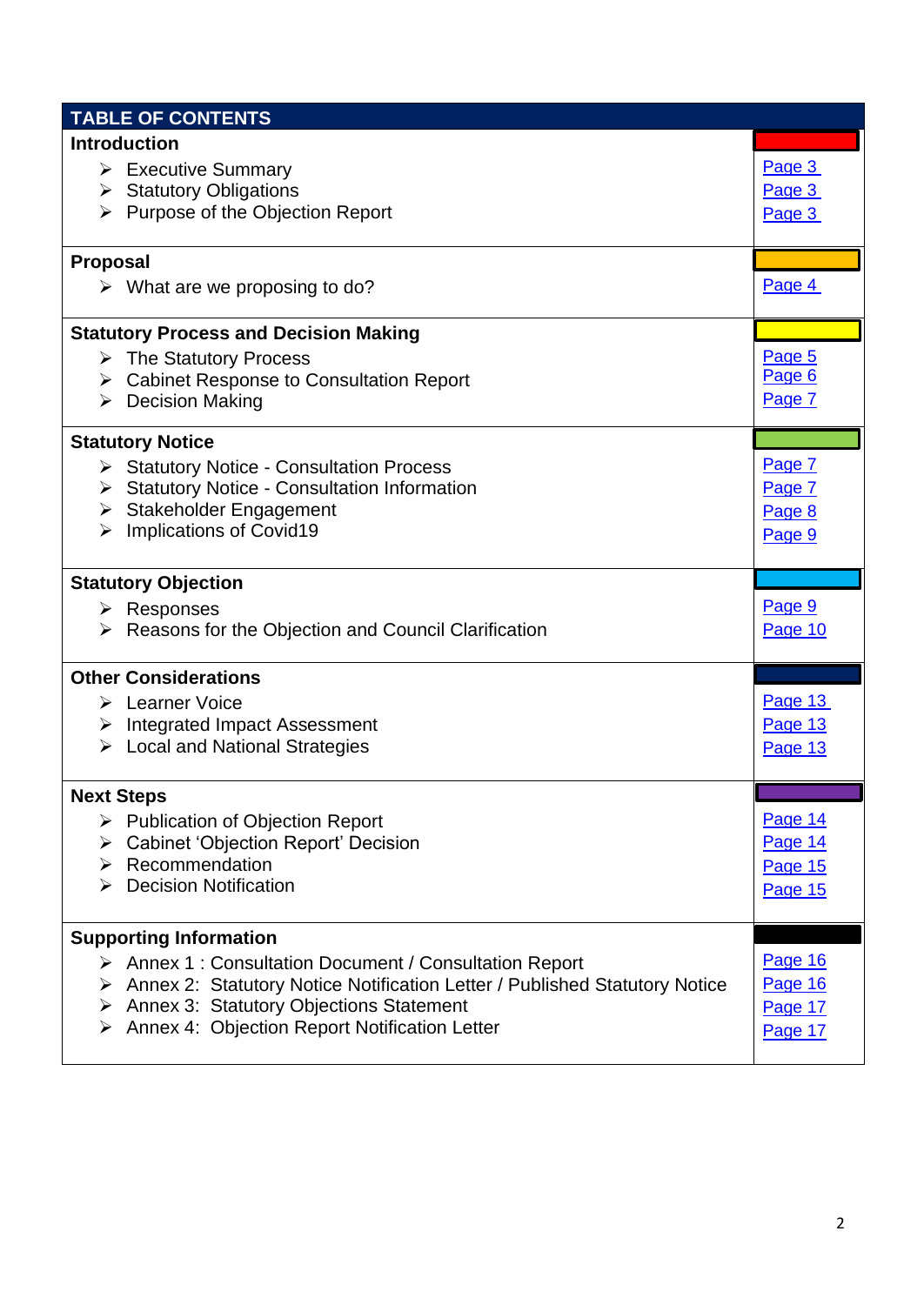

#### **Executive Summary**

Caerphilly County Borough Council aspires to continue to raise school standards and improve the quality of the learning environment to create fit-for-purpose 21<sup>st</sup> century schools and give every child in Caerphilly the best possible start in life.

Ysgol Gymraeg Cwm Gwyddon has been identified as one of the first priority projects for the 21<sup>st</sup> Century Schools and Colleges Band B programme in the Borough.

At their remote meeting held on the 9<sup>th</sup> December 2020, Council Cabinet agreed the proposal to progress to Statutory Notice phase, in-line with the School Organisation Code 2018 in relation to:

• **The relocation of Ysgol Gymraeg Cwm Gwyddon to a new purpose built Welshmedium provision school to be situated on the vacant site of the former Cwmcarn High School**

In accordance with the Council's Constitution, the above mentioned decision was subject to a challenge process. The decision notice was circulated to all Members and appropriate officers. The executive decision came into force at 5pm on Monday 14<sup>th</sup> December 2020. Please note that this decision was not 'called in'.

#### <span id="page-2-0"></span>**Statutory Obligations**

This report is published in line with the requirements of the School Standards and Organisation [\(Wales\) Act 2013](https://www.legislation.gov.uk/anaw/2013/1/contents/enacted) and the [School Organisation Code 2018.](https://gov.wales/sites/default/files/publications/2018-10/school-organisation-code-second-edition.pdf)

#### <span id="page-2-1"></span>**Purpose of the Objection Report**

In accordance with the School Organisation Code 2018, the Council must publish a summary of the statutory objections and the Council's responses to those objections ("the Objection Report"). The purpose of the Objection Report is to provide Cabinet with the necessary information to make an informed decision through reflection, review and assessment as to whether to implement the proposal.

The Report is divided into several sections with the aim to:

- Outline the Statutory processes undertaken
- Provide clarification in relation to the information provided and consultee engagement
- Summarise each of the Statutory Objections raised by consultees
- Respond to the Objections raised by means of clarification, with supporting reasons

Full details of the decision making process and the stages of the proposal as outlined in the School Organisation Code 2018 have been published as part of the Consultation Documentation and are publicly available via the Council's website with hardcopies made available on request.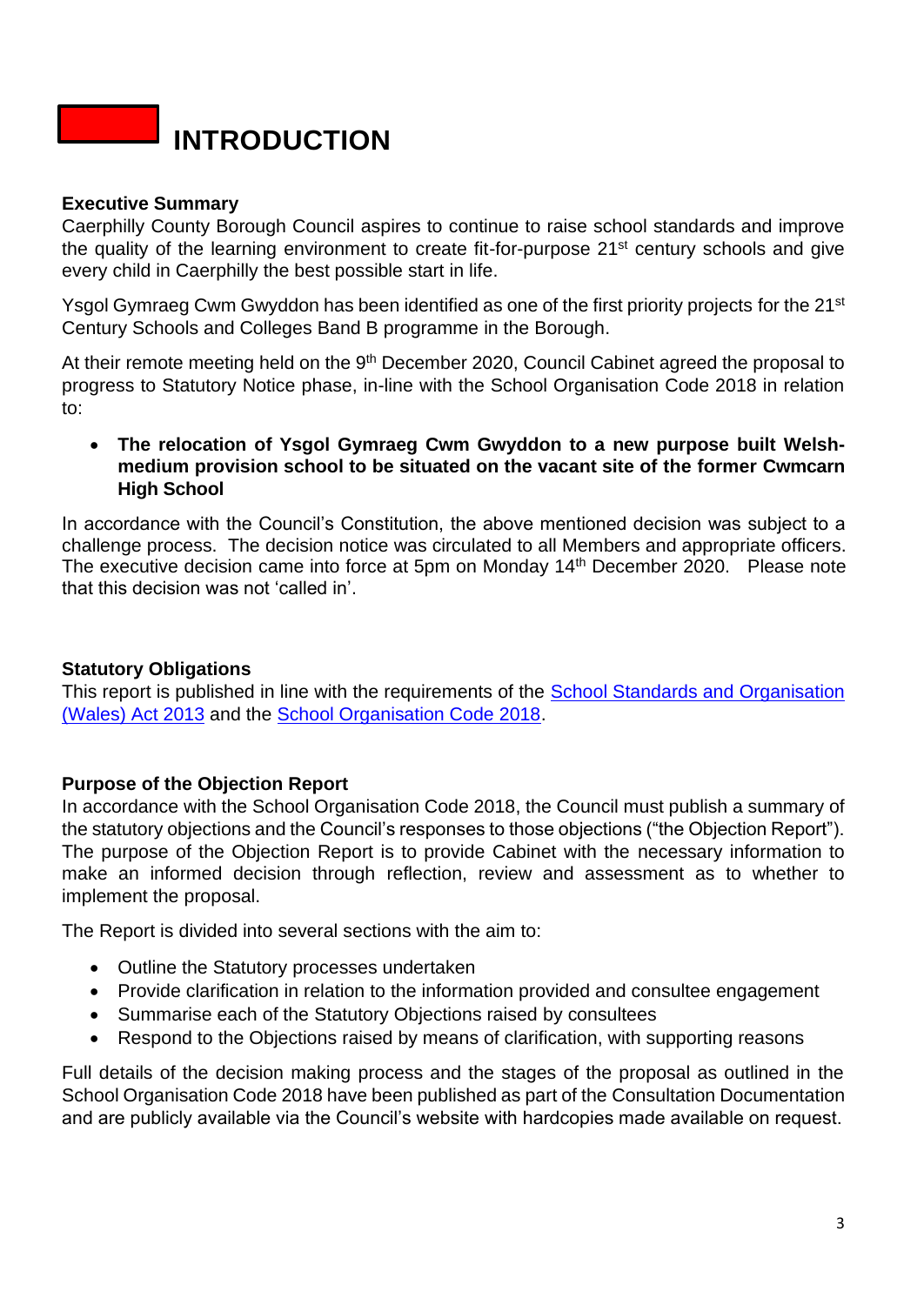### **PROPOSAL**

#### <span id="page-3-0"></span>**What are we proposing to do?**

As outlined in the [Consultation Document](https://www.caerphilly.gov.uk/CaerphillyDocs/Consultations/Consultation-Document-2020-(Cwm-Gwyddon).aspx) and [Consultation Report,](https://www.caerphilly.gov.uk/CaerphillyDocs/Consultations/Cwm-Gwyddon-Consultation-Report-2020.aspx) both of which have been published and are available via the Council's website or in hardcopy on request, Caerphilly County Borough Council (CCBC) has embarked upon an exciting but challenging journey of improvement and change.

Schools in Wales need to be in good condition and suitable for the delivery of education. In some cases, schools can be modernised, repaired, refurbished, extended, or partially rebuilt to meet the standards needed for contemporary teaching and learning. However, some existing schools are no longer in the right place and in such cases, we might propose new schools or changes to existing schools.

The 21<sup>st</sup> Century Schools and Colleges programme is a major, long-term, strategic capital investment programme. It is jointly funded by the Welsh Government and local authorities and aims to create a generation of 21<sup>st</sup> century schools in Wales with the priority areas being:

- Reduce the number of poor condition schools
- Ensure that we have the right size schools in the right location
- Provide enough places to deliver Welsh and English medium education
- Ensure the effective and efficient use of the educational estate

We are proposing to:

- o **Relocate Ysgol Gymraeg Cwm Gwyddon to a new purpose built Welsh-medium provision school to be situated on the vacant site of the former Cwmcarn High School (***Cwmcarn, NP11 7NG***) with an anticipated occupation date of September 2023**
- $\circ$  It is proposed that the new building will incorporate a primary facility with Childcare, Special Resource Base (SRB), Nursery, Rising Threes and main school classrooms, main assembly hall, food technology space, a library and IT space
- $\circ$  The identified site will have sufficient accommodation to facilitate a new building that will provide accommodation for approximately 420 pupils plus 60 nursery places and 16 SRB places and ensure equality of access by promoting and supporting the development and delivery of inclusive education through delivery of the full curriculum to pupils in a modern, safe and inspiring learning environment
- $\circ$  The new building will provide a stimulating teaching and learning environment with 21<sup>st</sup> Century facilities including improved ICT facilities. The design will be centered on the learning, self-esteem and well-being of all pupils and improve lifelong learning opportunities for members of the community to strengthen and safeguard the promotion of the Welsh language, culture and heritage across Caerphilly East
- o The new building will improve the outside learning space offering external play areas, a tarmacadam MUGA area and access to a grass pitch. The usage of sporting facilities will also be considered for the community at suitable times in keeping with the curriculum timetable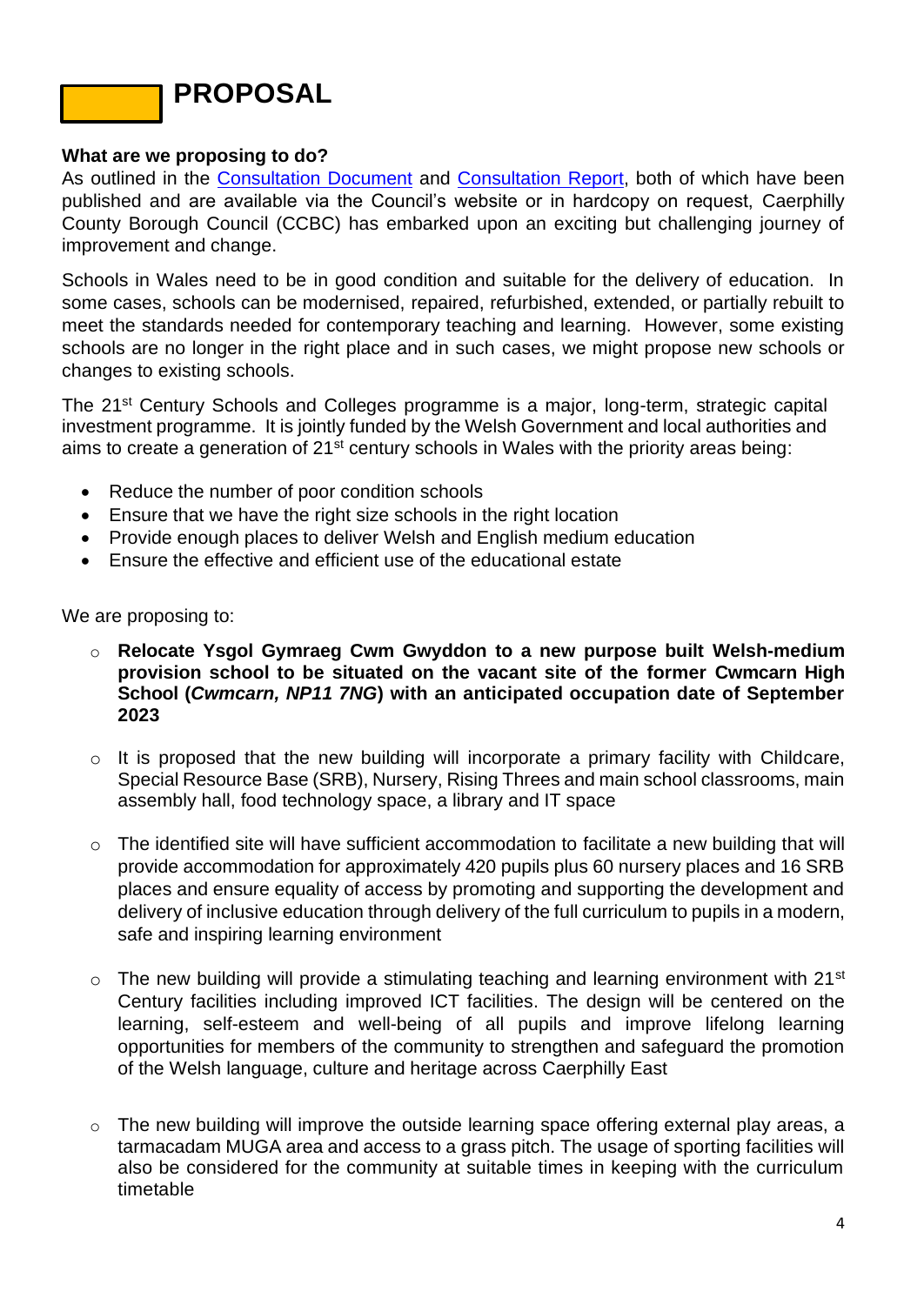$\circ$  The proposed project will take into account the desire to encourage and facilitate community use of the asset. The design process will seek to include measures to enable safe 'zoning' of parts of the new school building, including the hall and a multi-functional classroom compliant space which could be adapted for community use

# **STATUTORY PROCESS AND DECISION MAKING**

#### <span id="page-4-0"></span>**The Statutory Process**

The School Organisation Code 2018 is made under Sections 38 and 39 of the School Standards and Organisation (Wales) Act 2013 and applies to proposals in respect of maintained schools as defined at Section 98 of the 2013 Act. That is a school in Wales, which is a community, foundation or voluntary school, a community special school or a maintained nursery school. This does not include pupil referral units (PRUs).

The School Organisation Code 2018, provides clear statutory guidance as to the processes that need to be adhered to and the stages to follow:

#### **1) Changes that require a proposal**

- $\triangleright$  Identifying the proposal
- $\triangleright$  Development of proposal

#### **2) Consultation**

- ➢ Publishing a Consultation Document
- ➢ Notification letter sent to stakeholders (as prescribed by the code)
- ➢ Undertaking a consultation exercise
- ➢ Consultation with children and young people
- ➢ Publishing a Consultation Report
- ➢ Notification letter sent to stakeholders

#### **3) Publication of Statutory Proposals**

- ➢ Publishing a Statutory Notice
- ➢ Notification letter sent to stakeholders

#### **4) Determining Proposals**

- ➢ Publishing an Objection Report
- ➢ Notification letter sent to stakeholders
- ➢ Approval by Local Authority or Welsh Minister (dependent on nature of proposal)
- ➢ Decision Notification
- ➢ Notification letter sent to stakeholders

#### **5) Implementing Proposals**

 $\triangleright$  Carrying out agreed actions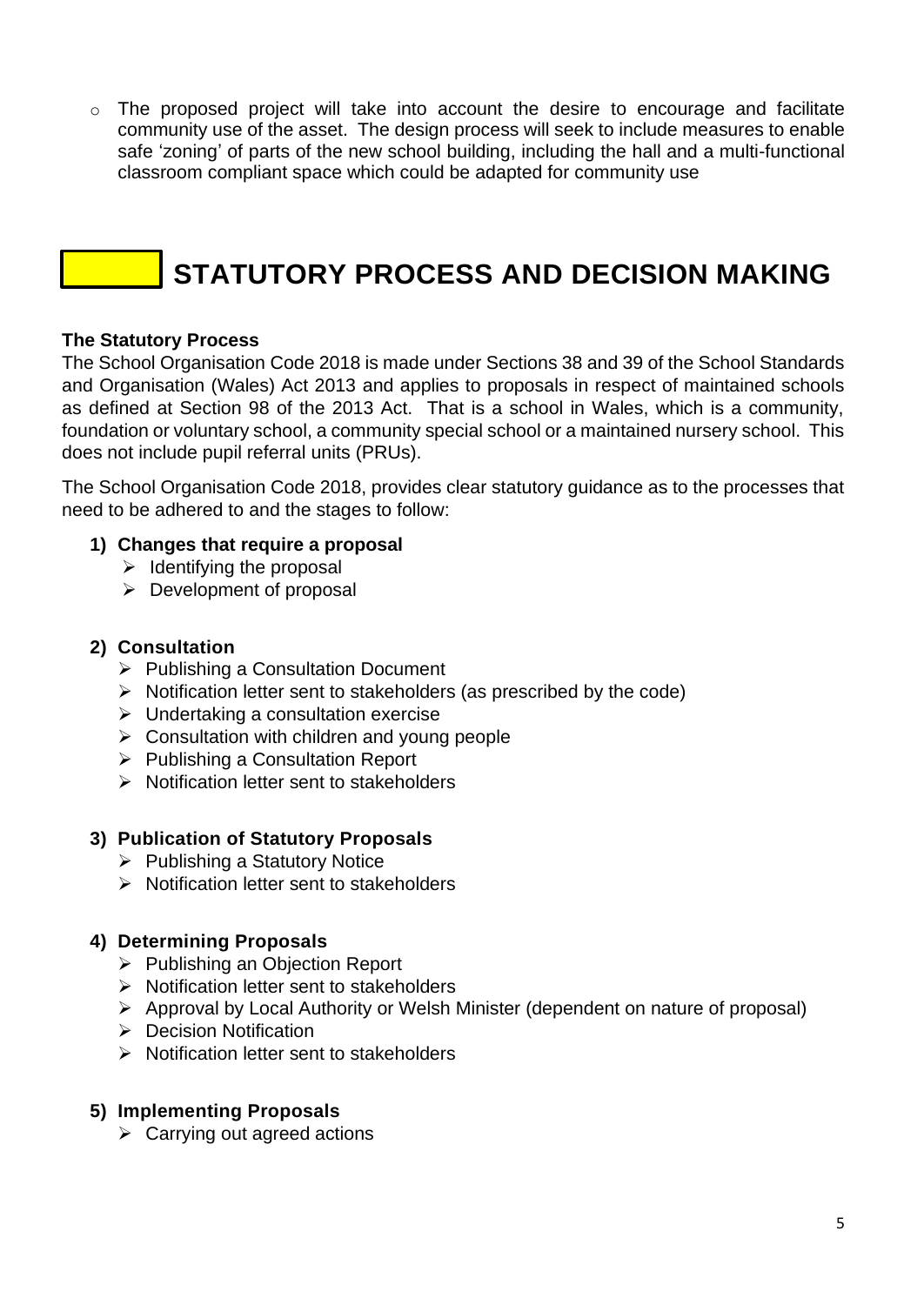The planning and development of effective school organisation proposals is crucial to the Welsh Government's goal of transforming education in Wales and providing better educational outcomes. The aim is to ensure that proposals support the Welsh Government's commitment to increase school effectiveness, and narrow inequalities in achievement between advantaged and disadvantaged areas, groups and individuals.

When formulating a proposal, there is a need to clearly identify the reasons for formulating the proposal. Factors to be taken into account in preparing, publishing, approving or determining school organisation proposals include Quality and Standards in Education, the need for places and impact on accessibility, resourcing of education and other financial implications. These factors are outlined in the [Consultation Document](https://www.caerphilly.gov.uk/CaerphillyDocs/Consultations/Consultation-Document-2020-(Cwm-Gwyddon).aspx) and further addressed in the Consultation [Report.](https://www.caerphilly.gov.uk/CaerphillyDocs/Consultations/Cwm-Gwyddon-Consultation-Report-2020.aspx)

#### <span id="page-5-1"></span>**Cabinet Response to Consultation Report**

A digital meeting via Microsoft teams took place on Wednesday 9<sup>th</sup> December 2020 at 5.30pm.

As part of this meeting, the 21<sup>st</sup> Century Schools and Colleges Band B Programme and consultation in respect of Ysgol Gymraeg Cwm Gwyddon was discussed. All Consultation Documentation was made available to members as part of the agenda reports pack including the [Consultation Report](https://www.caerphilly.gov.uk/CaerphillyDocs/Consultations/Cwm-Gwyddon-Consultation-Report-2020.aspx) and original responses in the format received from all parties within the consultation period which ran from the 14<sup>th</sup> September to the 26<sup>th</sup> October 2020. Officers linked to the proposal were available to take questions.

It was noted that the matter was previously considered by Education Scrutiny Committee on the 26<sup>th</sup> November 2020 at which the recommendation to proceed to the Statutory Notice stage was agreed.

It was agreed that a vote in respect of the proposal would be taken and be officially recorded. Cabinet Members voted unanimously *'that for the reasons contained in the Officers Report to Cabinet, agree the proposal to progress the project to the Statutory Notice phase, in-line with the School Organisation Code 2018.'*



A recording of the session is available on YouTube: Cabinet - 9<sup>th</sup> [December 2020](https://youtu.be/kGZt1YYvBtM)

The agenda item linked to the 21<sup>st</sup> Century Schools proposals start at 28 minutes in to the recording.

<span id="page-5-0"></span>The [Notice of Cabinet](https://democracy.caerphilly.gov.uk/documents/s33831/2020.12.09%20Cabinet%20Decision%20Notice.pdf?LLL=1) Decisions document is also available to view on the Council's website.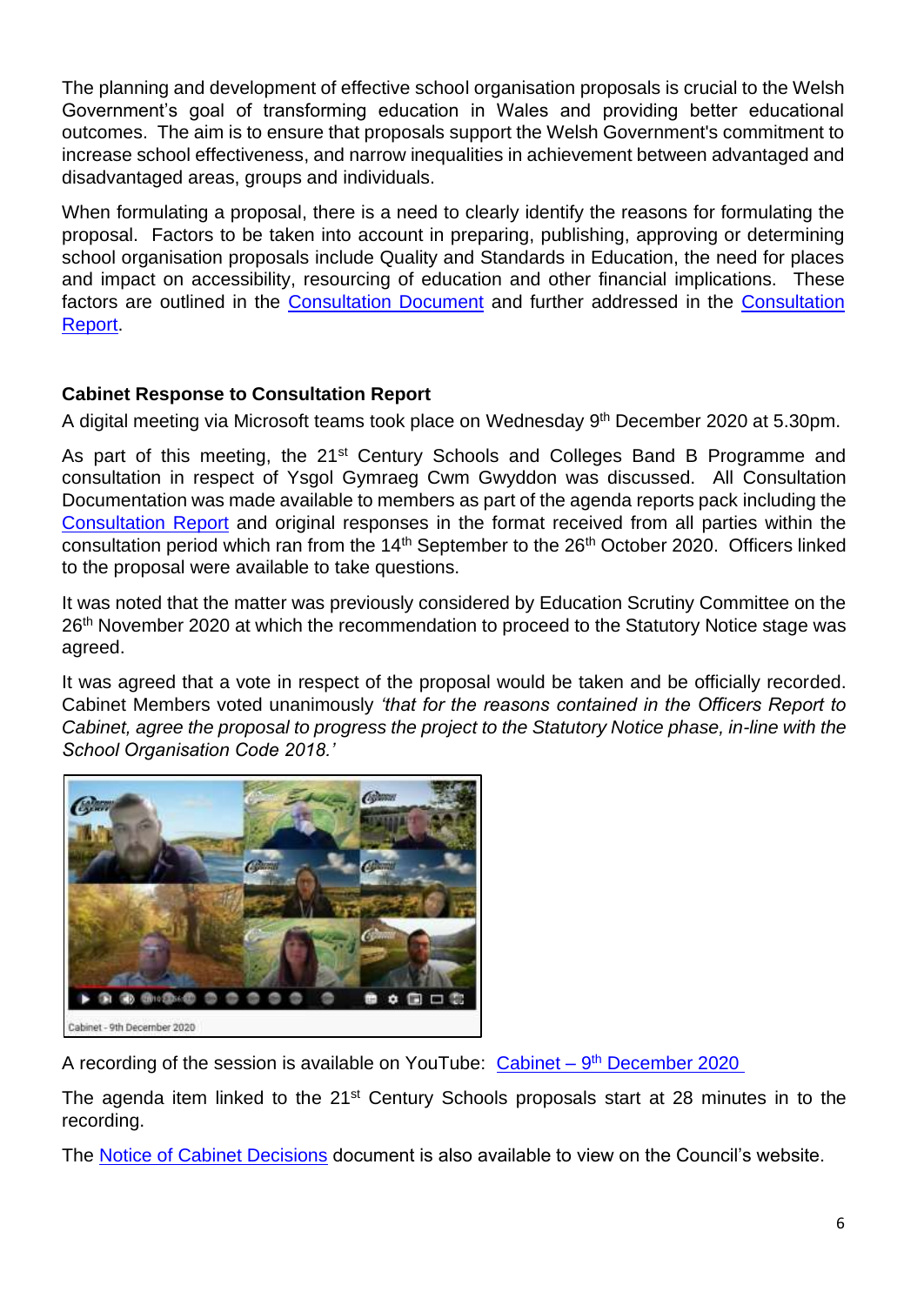#### **Decision Making**

Progression at each stage is subject to scrutiny, review and approval by Cabinet Members and in addition, Welsh Government are engaged in the process as one of the key delivery partners and co-funders.

When approving proposals, Cabinet must:

- $\triangleright$  consider whether there are any other related proposals
- ➢ ensure that the statutory consultation has been conducted in accordance with this Code (the requirement to consult does not apply to proposals relating to Pupil Referral Units)
- $\triangleright$  ensure that the proposal has been published in accordance with the Code and the notice contains all the required information
- ➢ consider the [Consultation Document](https://www.caerphilly.gov.uk/CaerphillyDocs/Consultations/Consultation-Document-2020-(Cwm-Gwyddon).aspx) and [Consultation Report](https://www.caerphilly.gov.uk/CaerphillyDocs/Consultations/Cwm-Gwyddon-Consultation-Report-2020.aspx)
- ➢ consider the objections and the objection report and any responses to the notice supporting the proposals

This Objection Report has been produced as the next stage in the process following the Statutory Objection Period as defined by the School Organisation Code 2018. This Objection Report will be subject to initial scrutiny as part of discussions at an Education Scrutiny Committee meeting whereby Members will be asked to note the information contained in the Objection Report and to seek views on the recommendations made within this the Objection Report prior to consideration by Cabinet on 7<sup>th</sup> April 2021.

Cabinet will then make the final determination relating to the proposal and decide whether or not to proceed to implementation as recommended. Full details are outlined in the ['Next Steps'](#page-13-2) section.

## **STATUTORY NOTICE**

#### <span id="page-6-0"></span>**Statutory Notice - Consultation Process**

The consultation process has followed the Welsh Government requirements as set out in the School Organisation Code 2018.

As the proposal relates to a 'regulated alteration' to a Maintained school under Section 42 of the School Standards and Organisation (Wales) Act 2013, the proposals have been published on the Council's website.

Following the decision by Cabinet outlined above to proceed to Statutory Notice, anyone wishing to make an objection to this proposal was able to do so. To be considered as a statutory objection, objections had to be made in writing or by email and sent to the Council within the 28 days of the date on which the proposal was published. This is referred to as the "objection period" and ran from the 11<sup>th</sup> January 2021 to the  $7<sup>th</sup>$  February 2021.

#### <span id="page-6-1"></span>**Statutory Notice - Consultation Information**

The School Organisation Code 2018 states that when undertaking a consultation process in connection with a school proposal, the Council must publish information to enable transparent, balanced and open decision making.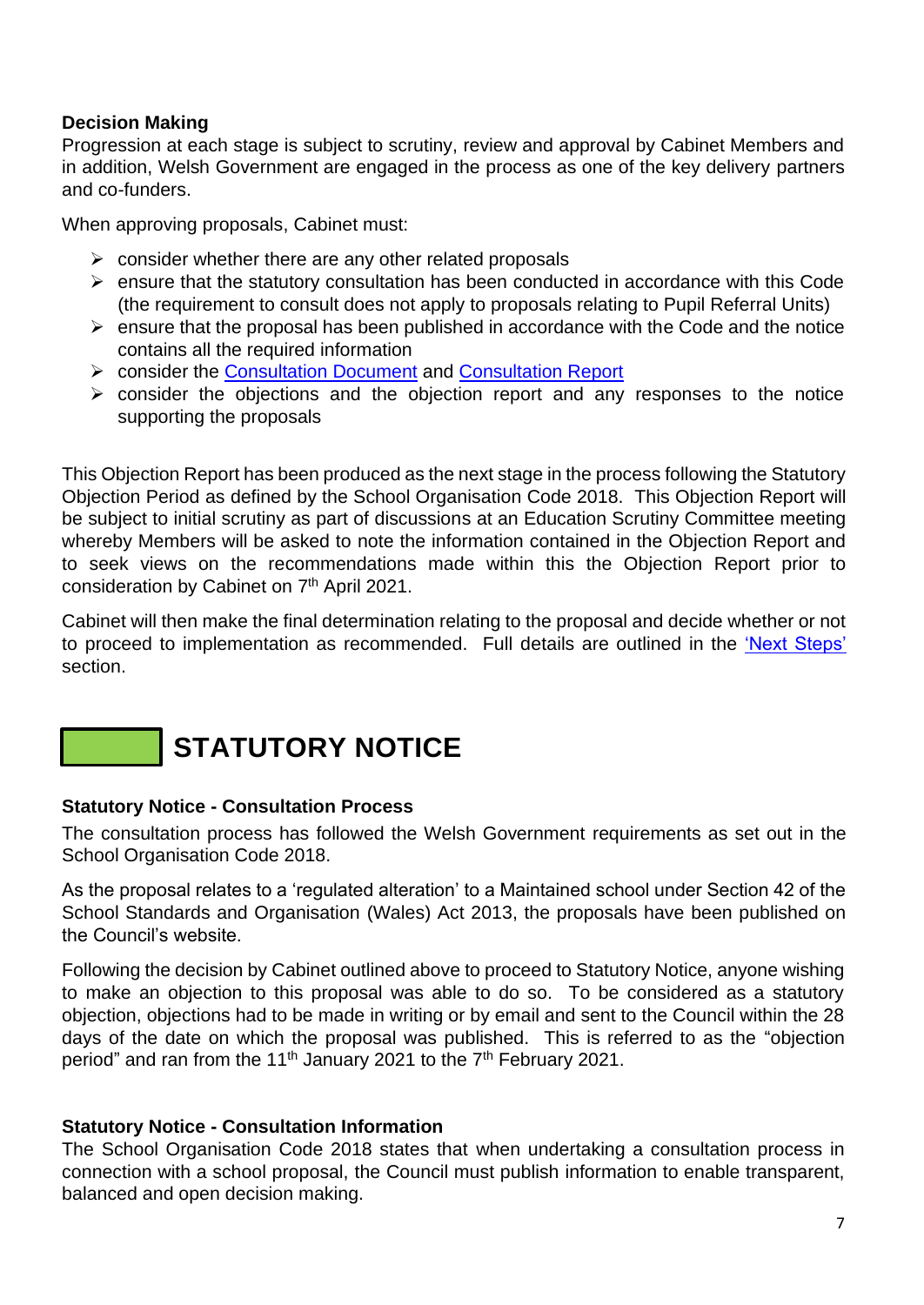The Statutory Notice was published on a school day and consultees were given 28 days to respond to the document, with at least 15 of these being school days as defined by Section 579 of the Education Act 1996. The objection period opened on Monday 11<sup>th</sup> January 2021 (a school day) and concluded at midnight on Sunday  $7<sup>th</sup>$  February 2021.

Notices were published on the  $11<sup>th</sup>$  January 2021 as follows:

- On the [council website](https://www.caerphilly.gov.uk/involved/Consultations/21st-Century-Schools-consultation)
- On or near the main entrance of the school which was subject to the proposal
- The school was provided with hardcopies of the Statutory Notice to distribute to pupils, parents/carers and staff.
- Prescribed consultees as listed in the School Organisation Code 2018 were notified in writing via email/letter
- Social Media Messages were released on Facebook and Twitter to advise of the publication of the Notice and direct interested parties to the Council website

All documentation was published in Welsh and English, complying with the requirements of the Welsh Language Standards. Information was also available in other languages and formats on request.

#### <span id="page-7-0"></span>**Stakeholder Engagement**

Consultees were advised of the proposal and availability of the Statutory Notice and all prior documentation published relating to the proposal, when it went live on the 11<sup>th</sup> January 2021 via letter/email and were therefore invited to take part in this stage of the statutory consultation.

The School Organisation Code 2018, prescribes those individuals/groups considered key consultees in the consultation process. As per section 4.1 of the code, the list below presents the consultees engaged with relevant to proposals of this nature for the Caerphilly Borough.

- o Parents, prospective parents, guardians and carers of all pupils of schools directly affected by the proposal
- o Headteacher, staff and governors of schools directly affected by the proposal
- o Pupils/Pupil Councils of schools directly affected by the proposal
- o Directors of Education of all bordering LAs Blaenau Gwent, Caerphilly, Cardiff, Merthyr Tydfil, Newport, Powys, Rhondda Cynon Taf, Torfaen
- o Catholic Diocesan Board of Education
- o Church in Wales Diocesan Board
- o Local Standing Advisory Council on Religious Education (SACRE)
- o Governing body of other schools which the proposer considers are likely to be affected by the proposal
- o Local CCBC Members
- o All Assembly Members and Members of Parliament representing the area served by the schools directly affected by the proposal
- o Welsh Ministers
- o ESTYN
- o Teaching Associations
- o Support Staff Associations
- o South East Wales Consortium (EAS)
- o South East Wales Transport Alliance (SEWTA)
- o Gwent and South Wales Police and Crime Commissioners
- o Local Town and Community Councils
- o Menter Iaith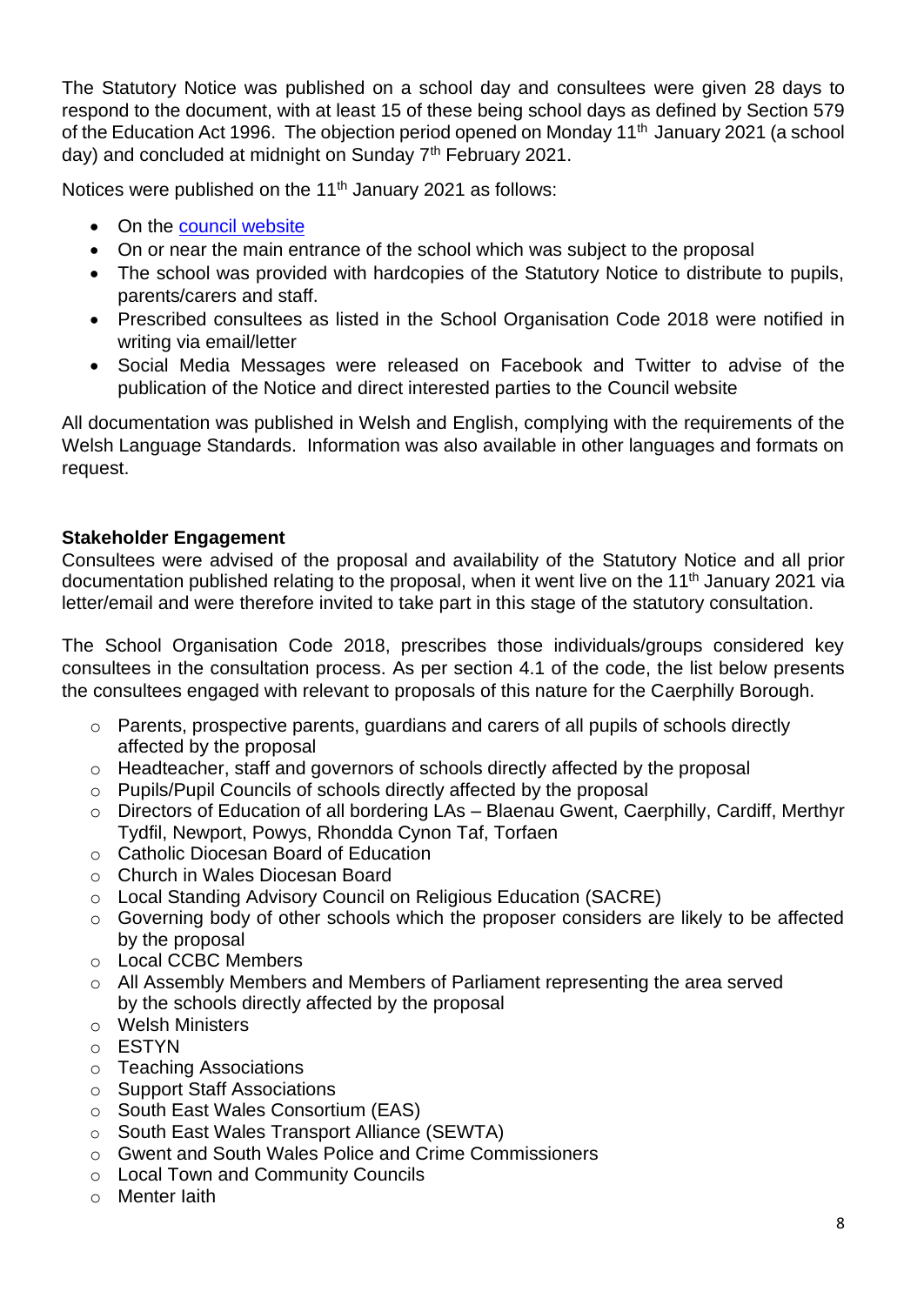- o Early Years Development and Childcare Partnership
- o Parent Network
- o Welsh Education Forum
- o Any consultee who has previously expressed concern as part of their consultation response during the period of  $14<sup>th</sup>$  September 2020 – 26<sup>th</sup> October 2020.

In the case of proposals affecting Welsh Language provision, the Welsh Language Commissioner is also considered a consultee and was contacted in relation to this proposal.

#### <span id="page-8-0"></span>**Implications of COVID19**

Section 4.1 of the School Organisation Code 2018 states that a Statutory Notice has to be published on a school day and consultees given 28 days to respond to the document, with at least 15 of these being school days in addition to the day it was published, as defined by Section 579 of the Education Act 1996.

In light of Covid restrictions imposed at the time of publication, Welsh Government issued a modification to the School Organisation Code 2018 on the  $8<sup>th</sup>$  January 2021 which temporarily modified section 4.1 of the Code in respect of the manner of publication of the statutory notice, as if the references to 'school day' now includes a day on which there would have been a school session, but for any restriction on the attendance of pupils at the school in connection with the prevalence of coronavirus.

In addition, the School Effectiveness Division of Welsh Government confirmed that if a school was open to support keyworker or vulnerable pupils, as was in the case of all the schools in Caerphilly at this time, this would also be accepted as a 'school day' for the purposes of discharging this requirement under the code.

Therefore, in light of the information above, the publication date of the 11<sup>th</sup> January 2021, falls within the definition of a 'School day' and the Statutory Objection period proceeded within the scope and requirements as prescribed by the School Organisation Code 2018.

# **STATUTORY OBJECTION**

#### <span id="page-8-1"></span>**Responses**

Overall a total of 2 Statutory Objections were received during the Statutory Notice stage of the consultation process.

To be considered as a statutory objection, objections had to be made in writing or by email and submitted within the Objection Period. All objections submitted, regardless of whether the respondent was classified as a consultee as per the School Organisation Code 2018 have been included in the figures reported. All responses have been individually read, reviewed and summarised in this report and original copies of all correspondents are available to Cabinet Members as part of the decision making process.

It should be noted that this process as prescribed by Welsh Government, provides no opportunity for inclusion of responses in support of the proposal.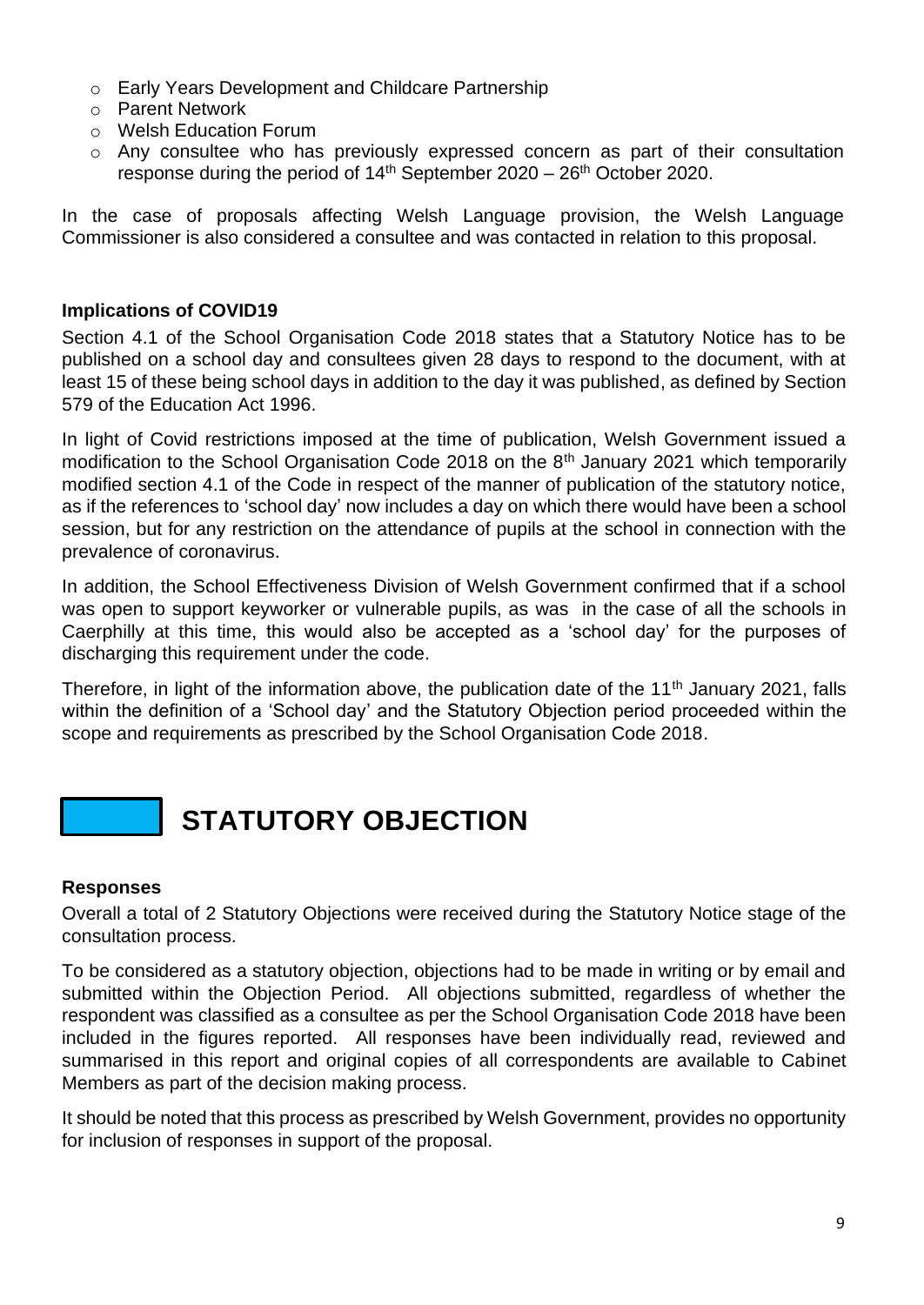Of the prescribed methods for providing a response during the consultation period:

- 0 responses received via letter
- 2 responses received via email

0 responses (0%) were returned in the medium of Welsh with the remaining 2 responses (100%) in English.

The 21<sup>st</sup> Century Schools Team received 0 requests for the documentation to be provided in another format or language.

#### <span id="page-9-0"></span>**Reasons for the Objection and Council Clarification**

The following table provides a summary of the Statutory Objections received during the objection period as per the requirements of the School Organisation Code 2018

| <b>Area of Objection:</b>                                 | <b>Overview</b>                                                                                                                                                                                        |
|-----------------------------------------------------------|--------------------------------------------------------------------------------------------------------------------------------------------------------------------------------------------------------|
| <b>Prioritisation of Welsh</b><br><b>Medium Education</b> | Respondents queried the justification for the proposal prioritisation of<br>Welsh Language provision in the area and the perception of<br>discrimination against non-Welsh speaking children.          |
| <b>Need for New</b><br><b>Secondary School in</b><br>area | Both respondents expressed concerns relating to the capacity of<br>local secondary school provision in the area and the need to create<br>a new secondary school on the proposed site for development. |

In accordance with Section 5.1 of the School Organisation Code 2018, the Council, as the proposer, must publish its response to the summarised objections. The table below provides a non-verbatim description from the objections received of the individual areas requiring further clarification and the Council's response to each in turn.

<span id="page-9-1"></span>

| <b>Area of Objection:</b>                                    | <b>Prioritisation of Welsh Medium Education</b>                                                                                                                                                                                                                                                                                                                                                                                     |
|--------------------------------------------------------------|-------------------------------------------------------------------------------------------------------------------------------------------------------------------------------------------------------------------------------------------------------------------------------------------------------------------------------------------------------------------------------------------------------------------------------------|
| <b>Areas requiring</b><br>clarification:                     | <b>Council's Response</b>                                                                                                                                                                                                                                                                                                                                                                                                           |
| Reasoning for<br><b>Welsh Medium</b><br>school<br>investment | The Welsh Language (Wales) Measure 2011, the School Standards<br>and Organisation (Wales) Act 2013 and the Legislation (Wales) Act<br>2019, places a statutory duty on the Council to assess the demand<br>for Welsh medium education in the area and develop a 5 year Welsh<br>language strategy, with the aim of increasing the number of Welsh<br>speakers and the use of the Welsh Language within the county<br>borough.       |
|                                                              | The Welsh in Education Strategic Plan (WESP) sets out Caerphilly's<br>commitment to the Promotion of Welsh language and the provision of<br>quality, attractive educational facilities, striving to stimulate demand for<br>Welsh medium education. The Council is dedicated to providing<br>educational facilities that meet the needs of our pupils and local<br>communities and has identified a need to invest in Ysgol Gymraeg |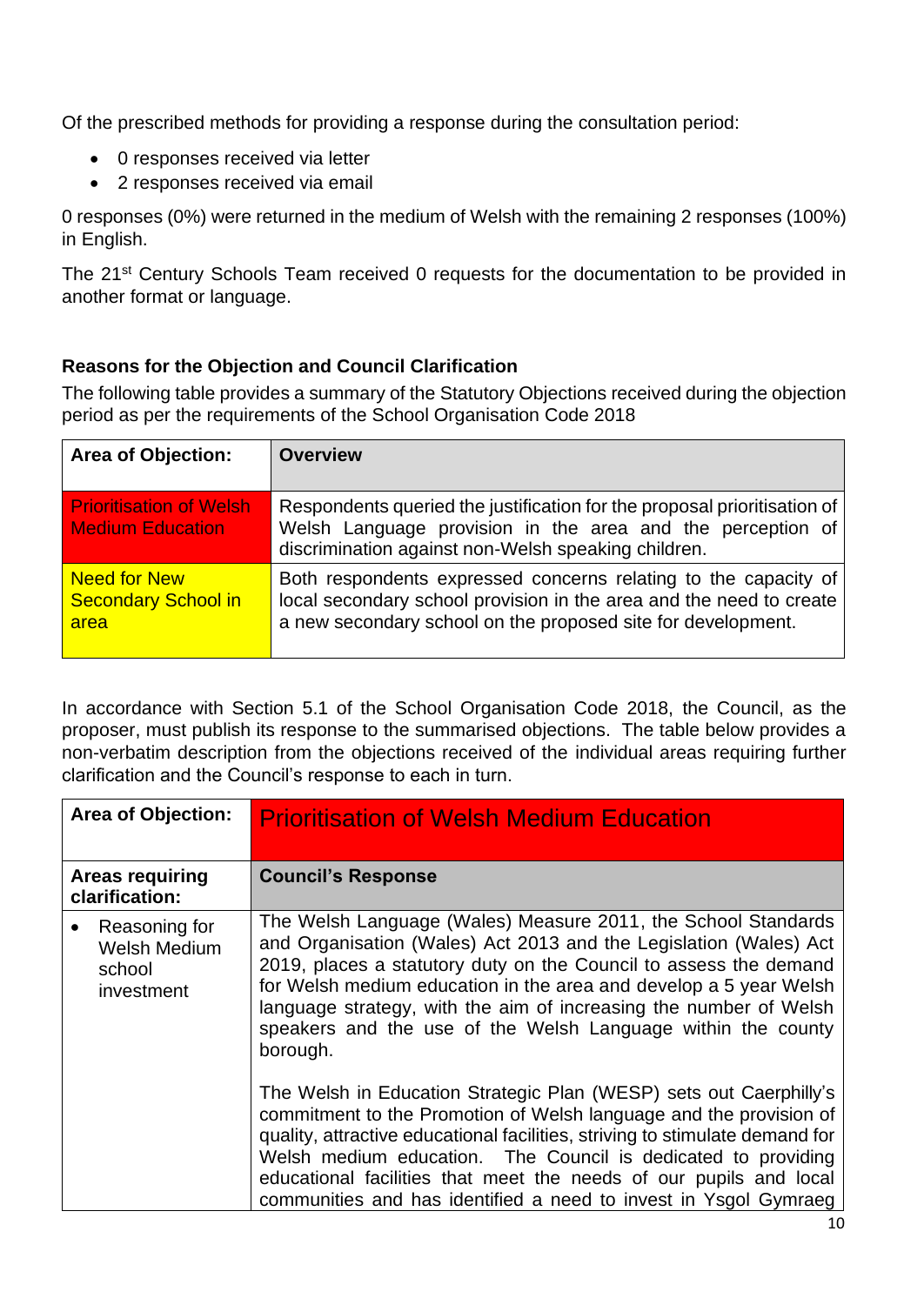<span id="page-10-0"></span>

|                                                                                                                            | Cwm Gwyddon, meeting the increasing demand for education through<br>the medium of Welsh                                                                                                                                                                                                                                                                                                                                                                                                                                                                                                                                                                                                                                                                                                                                                                                                                                           |                                                                                                                                                                                                                                                                                                            |                            |                                 |                                                   |                                                                                                                                                                                                                                                                                                                                                     |                                      |
|----------------------------------------------------------------------------------------------------------------------------|-----------------------------------------------------------------------------------------------------------------------------------------------------------------------------------------------------------------------------------------------------------------------------------------------------------------------------------------------------------------------------------------------------------------------------------------------------------------------------------------------------------------------------------------------------------------------------------------------------------------------------------------------------------------------------------------------------------------------------------------------------------------------------------------------------------------------------------------------------------------------------------------------------------------------------------|------------------------------------------------------------------------------------------------------------------------------------------------------------------------------------------------------------------------------------------------------------------------------------------------------------|----------------------------|---------------------------------|---------------------------------------------------|-----------------------------------------------------------------------------------------------------------------------------------------------------------------------------------------------------------------------------------------------------------------------------------------------------------------------------------------------------|--------------------------------------|
| Prioritisation of<br><b>Ysgol Gymraeg</b><br>Cwm Gwyddon<br>Proposal                                                       |                                                                                                                                                                                                                                                                                                                                                                                                                                                                                                                                                                                                                                                                                                                                                                                                                                                                                                                                   | Proposals have been prioritised based on a number of factors including<br>building condition and overall suitability as well as local and national<br>drivers, however, the delivery of the curriculum and the Educational<br>agenda remains at the core.<br>When comparing primary provision in the area: |                            |                                 |                                                   |                                                                                                                                                                                                                                                                                                                                                     |                                      |
|                                                                                                                            | Primary<br><b>School Name</b>                                                                                                                                                                                                                                                                                                                                                                                                                                                                                                                                                                                                                                                                                                                                                                                                                                                                                                     | <b>Taught</b><br><b>Medium</b>                                                                                                                                                                                                                                                                             | <b>Condition</b><br>Rating | No. of<br><b>Class</b><br>rooms | <b>Size</b><br><b>Compliant</b><br>Class<br>rooms | <b>Demountables</b>                                                                                                                                                                                                                                                                                                                                 | <b>Overall</b><br><b>Suitability</b> |
|                                                                                                                            | Abercarn                                                                                                                                                                                                                                                                                                                                                                                                                                                                                                                                                                                                                                                                                                                                                                                                                                                                                                                          | English                                                                                                                                                                                                                                                                                                    | B                          | 10                              | 6                                                 | $\overline{2}$                                                                                                                                                                                                                                                                                                                                      | В                                    |
|                                                                                                                            | Cwmcarn                                                                                                                                                                                                                                                                                                                                                                                                                                                                                                                                                                                                                                                                                                                                                                                                                                                                                                                           | English                                                                                                                                                                                                                                                                                                    | C+                         | 12                              | 6                                                 | 1                                                                                                                                                                                                                                                                                                                                                   | Α                                    |
|                                                                                                                            | Waunfawr                                                                                                                                                                                                                                                                                                                                                                                                                                                                                                                                                                                                                                                                                                                                                                                                                                                                                                                          | English                                                                                                                                                                                                                                                                                                    | B                          | $\overline{7}$                  | $\overline{7}$                                    | 0                                                                                                                                                                                                                                                                                                                                                   | A                                    |
|                                                                                                                            | Cwm<br>Gwyddon                                                                                                                                                                                                                                                                                                                                                                                                                                                                                                                                                                                                                                                                                                                                                                                                                                                                                                                    | Welsh                                                                                                                                                                                                                                                                                                      | $\mathsf{C}$               | 11                              | $\overline{4}$                                    | $\overline{2}$                                                                                                                                                                                                                                                                                                                                      | C                                    |
| Investment in<br>local English<br>medium<br>provision<br><b>Equality Impact</b><br>Assessment<br><b>Area of Objection:</b> | its capacity in relation to any further developments on the existing<br>grounds, whereas the local English medium provisions have that<br>opportunity moving forward should the demand be required.<br>The Council is dedicated to providing all learners with quality learning<br>The 21 <sup>st</sup> Century Schools programme is only one<br>opportunities.<br>mechanism for infrastructure investment in our Schools. The Council<br>continuously improves the quality of school buildings through the<br>Capital Investment Programme. Schools are invited to submit<br>applications annually to support improvement works. Any works that<br>are identified via the Health and Safety team are also undertaken.<br>An Equality and Welsh Language Impact Assessment has been carried<br>out in relation to this proposal and this will be further reviewed as<br>required.<br><b>Need for New Secondary School in area</b> |                                                                                                                                                                                                                                                                                                            |                            |                                 |                                                   |                                                                                                                                                                                                                                                                                                                                                     |                                      |
|                                                                                                                            |                                                                                                                                                                                                                                                                                                                                                                                                                                                                                                                                                                                                                                                                                                                                                                                                                                                                                                                                   |                                                                                                                                                                                                                                                                                                            |                            |                                 |                                                   |                                                                                                                                                                                                                                                                                                                                                     |                                      |
| <b>Areas requiring</b><br>clarification:                                                                                   | <b>Council's Response</b>                                                                                                                                                                                                                                                                                                                                                                                                                                                                                                                                                                                                                                                                                                                                                                                                                                                                                                         |                                                                                                                                                                                                                                                                                                            |                            |                                 |                                                   |                                                                                                                                                                                                                                                                                                                                                     |                                      |
| Cwmcarn High<br>School<br>demolishment                                                                                     | was not based on any 21 <sup>st</sup> Century Schools proposals.                                                                                                                                                                                                                                                                                                                                                                                                                                                                                                                                                                                                                                                                                                                                                                                                                                                                  |                                                                                                                                                                                                                                                                                                            |                            |                                 |                                                   | Reference to the former Cwmcarn High School on the proposed site<br>has been made as part of an objection. In line with the School<br>Standards and Organisation (Wales) Act 2013, the Governing Body<br>of Cwmcarn High School made the proposal to discontinue the school<br>in October 2018 based on a number of deciding factors. This decision |                                      |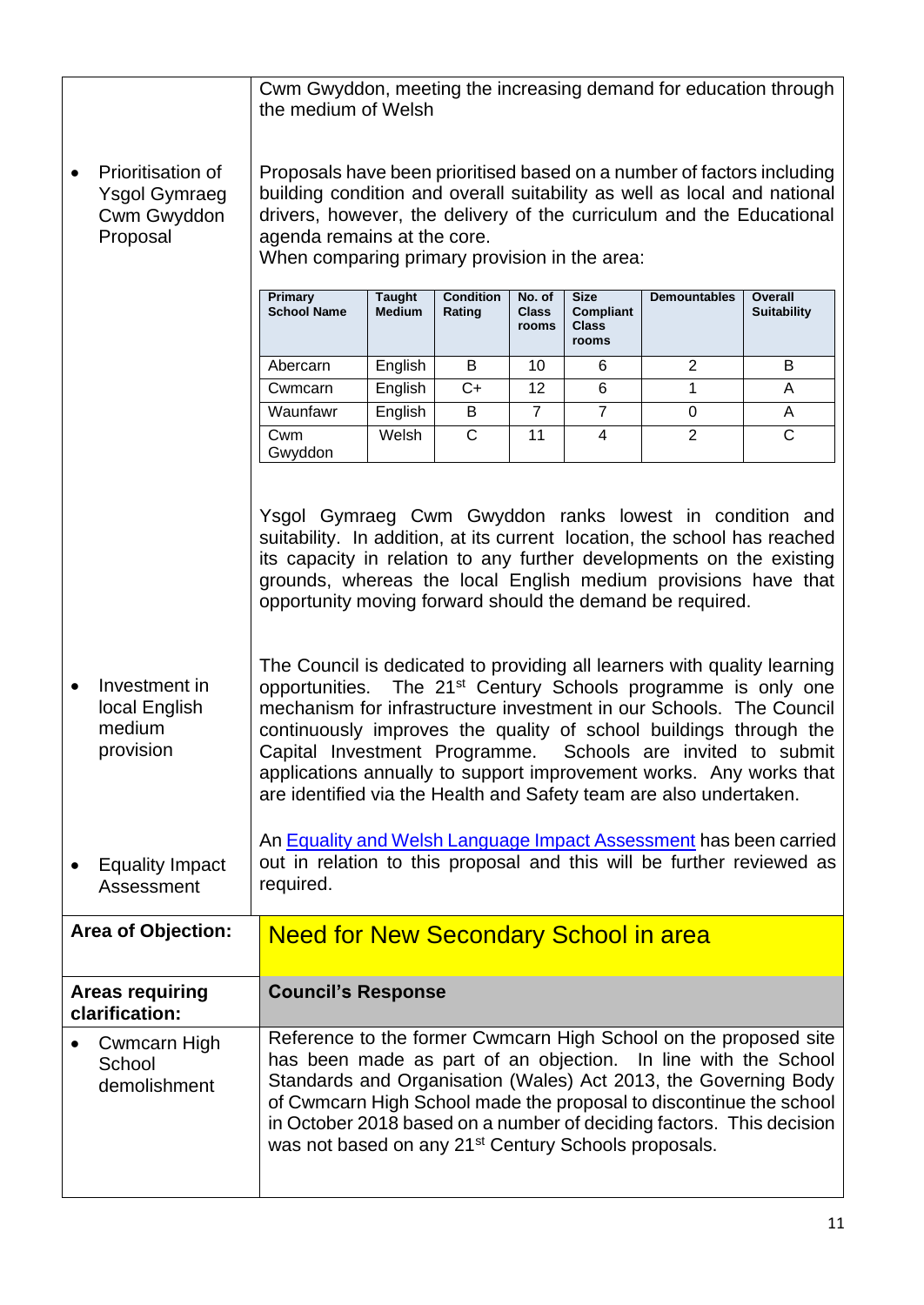| Demand for<br>English Medium<br><b>Secondary School</b> | When considering any proposal for investment through the 21 <sup>st</sup><br>Century Schools Programme, a holistic view of the educational estate<br>is taken and information relating to pupils including current levels,<br>school capacity, catchments and pupil projections from all schools in<br>the Borough are taken into account. No additional English medium<br>secondary provision has been identified in the Cwmcarn area as a<br>result of the data analysis undertaken at present. |      |                 |                        |                     |                  |  |
|---------------------------------------------------------|---------------------------------------------------------------------------------------------------------------------------------------------------------------------------------------------------------------------------------------------------------------------------------------------------------------------------------------------------------------------------------------------------------------------------------------------------------------------------------------------------|------|-----------------|------------------------|---------------------|------------------|--|
| Newbridge / Risca<br>Comprehensive<br>school capacity   | Queries relating to the capacity of the 2 geographically closest<br>secondary schools were raised as part of the Consultation process<br>and have been again as part of the Objection Period. As part of this<br>proposal, both local English medium secondary schools were<br>identified as having adequate provision at their current locations for<br>their catchment pupils.<br>School<br>$\frac{0}{0}$<br>$\frac{0}{0}$<br>$\frac{0}{0}$<br>Capacity<br><b>Number</b>                        |      |                 |                        |                     |                  |  |
|                                                         |                                                                                                                                                                                                                                                                                                                                                                                                                                                                                                   |      | on Roll<br>Sept | Catchment<br>pupils on | Out of<br>Catchment | Out of<br>County |  |
|                                                         | Newbridge                                                                                                                                                                                                                                                                                                                                                                                                                                                                                         | 1017 | 2020<br>991     | roll<br>65.59%         | 17.46%              | 16.95%           |  |
|                                                         | Risca                                                                                                                                                                                                                                                                                                                                                                                                                                                                                             | 729  | 661             | 82.45%                 | 12.56%              | 4.99%            |  |
|                                                         | In addition, as part of the 21 <sup>st</sup> Century Schools Band A programme,<br>Newbridge School received an investment of £2 million to provide an<br>additional 9 classrooms and ancillary facilities. Both schools also<br>access investment into the building through the Council's Education<br>Capital Investment Programme.                                                                                                                                                              |      |                 |                        |                     |                  |  |

# **OTHER CONSIDERATIONS**

#### <span id="page-11-0"></span>**Learner Voice**

Learner voice is about involving the children and young people as active participants in the development, delivery, management and improvement of their educational experience.

Throughout every stage of the process, children and young people at the proposed affected school has been involved in the planning and consultation process as outlined and demonstrated in the [Consultation video,](https://www.youtube.com/watch?v=FnuNmBZX6qk&feature=youtu.be) [Consultation Document](https://www.caerphilly.gov.uk/CaerphillyDocs/Consultations/Consultation-Document-2020-(Cwm-Gwyddon).aspx) and [Consultation Report.](https://www.caerphilly.gov.uk/CaerphillyDocs/Consultations/Cwm-Gwyddon-Consultation-Report-2020.aspx)

<span id="page-11-1"></span>However, as outlined previously, at this stage in the process as prescribed by Welsh Government, there is no opportunity for inclusion of responses in support of the proposal as part of this document. Members are urged to be mindful of this as part of their deliberations moving forward.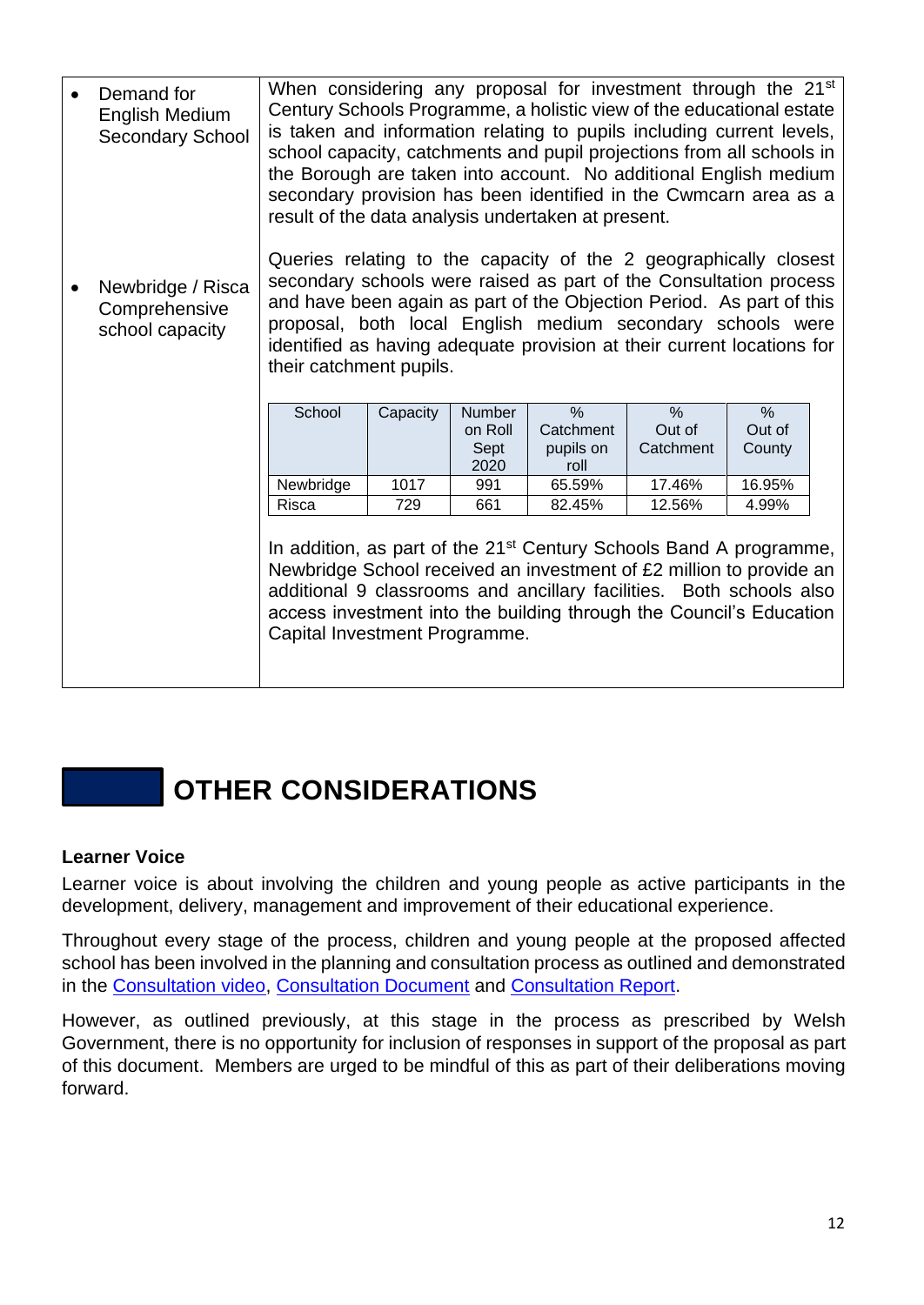#### <span id="page-12-0"></span>**Integrated Impact Assessment**

Local authorities are already under a duty to carry out equality impact assessments and this is recognised by Welsh Government as part of the School Organisation Code 2018.

An initial Equality and Welsh Language Impact Assessment for this proposal was undertaken alongside the original Consultation Document forming part of the outline consultation pack which is published on the Council's website.

A new socio-economic duty set out in section 1 of the Equality Act 2010, comes into force on 31<sup>st</sup> March 2021, therefore an Integrated Impact Assessment (IIA) template will be utilised to update the existing Equality Impact Assessment and include any additional elements highlighted through the statutory consultation processes. The purpose of this further assessment is to take account of any further information that has come forward through the consultation or otherwise.

The utilisation of the new IIA design will further help support Cabinet Members in making informed and effective decisions whilst ensuring compliance with a range of relevant legislation, including:

- Equality Act 2010 (Statutory Duties) (Wales) Regulations 2011
- Welsh Language (Wales) Measure 2011
- Socio-economic Duty Sections 1 to 3 of the Equality Act 2010
- Well-being of Future Generations (Wales) Act 2015
- Statutory Consultation v Doctrine of Legitimate Expectation and Gunning Principles

#### **Local and National Strategies**

There are a number of local and national strategies that drive Educational reform and underline the rationale for the proposals being considered as part of the 21<sup>st</sup> Century Schools and Colleges Band B programme in Caerphilly.

- [Welsh Language Act 1993](https://www.legislation.gov.uk/ukpga/1993/38/contents?lang=en) / [Welsh Language \(Wales\) measure 2011](https://www.legislation.gov.uk/mwa/2011/1/contents?lang=en)
- [Additional Learning Needs and Educational Tribunal \(Wales\) Act 2017](https://gov.wales/additional-learning-needs-and-education-tribunal-wales-act)
- [The Childcare Act 2006 \(Local Authority Assessment\) \(Wales\) Regulations 2016](https://www.legislation.gov.uk/wsi/2016/88/schedule/made)
- [Well-being of Future Generations \(Wales\) Act 2015](https://www.legislation.gov.uk/anaw/2015/2/contents/enacted)
- Welsh Government [Education in Wales: Our National Mission](https://gov.wales/sites/default/files/publications/2020-10/education-in-Wales-our-national-mission-update-october-2020.pdf)
- Welsh Government [Cymraeg 2050: Welsh Language Strategy Action Plan 2019-](https://gov.wales/cymraeg-2050-welsh-language-strategy-action-plan-2019-2020) 2021
- Welsh Government 21<sup>st</sup> [Century Schools and Colleges Programme](https://gov.wales/21st-century-schools-programme)
- Caerphilly ['Shared Ambitions' Education Attainment Strategy 2019 -](https://www.caerphilly.gov.uk/CaerphillyDocs/Schools/EducationAttainmentStrategy2019.aspx) 2022
- Caerphilly [#Team Caerphilly: Better Together Transformation Strategy](https://www.caerphilly.gov.uk/tc-eng/)
- Caerphilly [Welsh Education Strategic Plan](https://www.caerphilly.gov.uk/My-Council/Strategies,-plans-and-policies/Education/Welsh-Education-Strategic-Plan)
- Caerphilly [Welsh Language Strategy 2017-2022](https://www.caerphilly.gov.uk/My-Council/Strategies,-plans-and-policies/Equalities/Welsh-Language-Strategy)
- [Caerphilly Corporate Plan \(including Wellbeing Objectives 2018-2023\)](https://www.caerphilly.gov.uk/My-Council/Strategies,-plans-and-policies/Improvement-Plan/Improvement-Objectives)
- Caerphilly [Education Other Than At School \(EOTAS\) Strategy 2020](https://democracy.caerphilly.gov.uk/documents/s31849/Appendix%201%20EOTAS%20Strategy.pdf)
- Caerphilly [Strategic Equality Plan 2020-2024](https://www.caerphilly.gov.uk/My-Council/Strategies,-plans-and-policies/Equalities/Strategic-Equality-Plan)
- Caerphilly [Communication and Engagement Strategy 2019-2022](https://www.caerphilly.gov.uk/My-Council/Strategies,-plans-and-policies/Corporate-strategies,-plans-and-policies/Communications-and-Engagement-Strategy-2019-2022)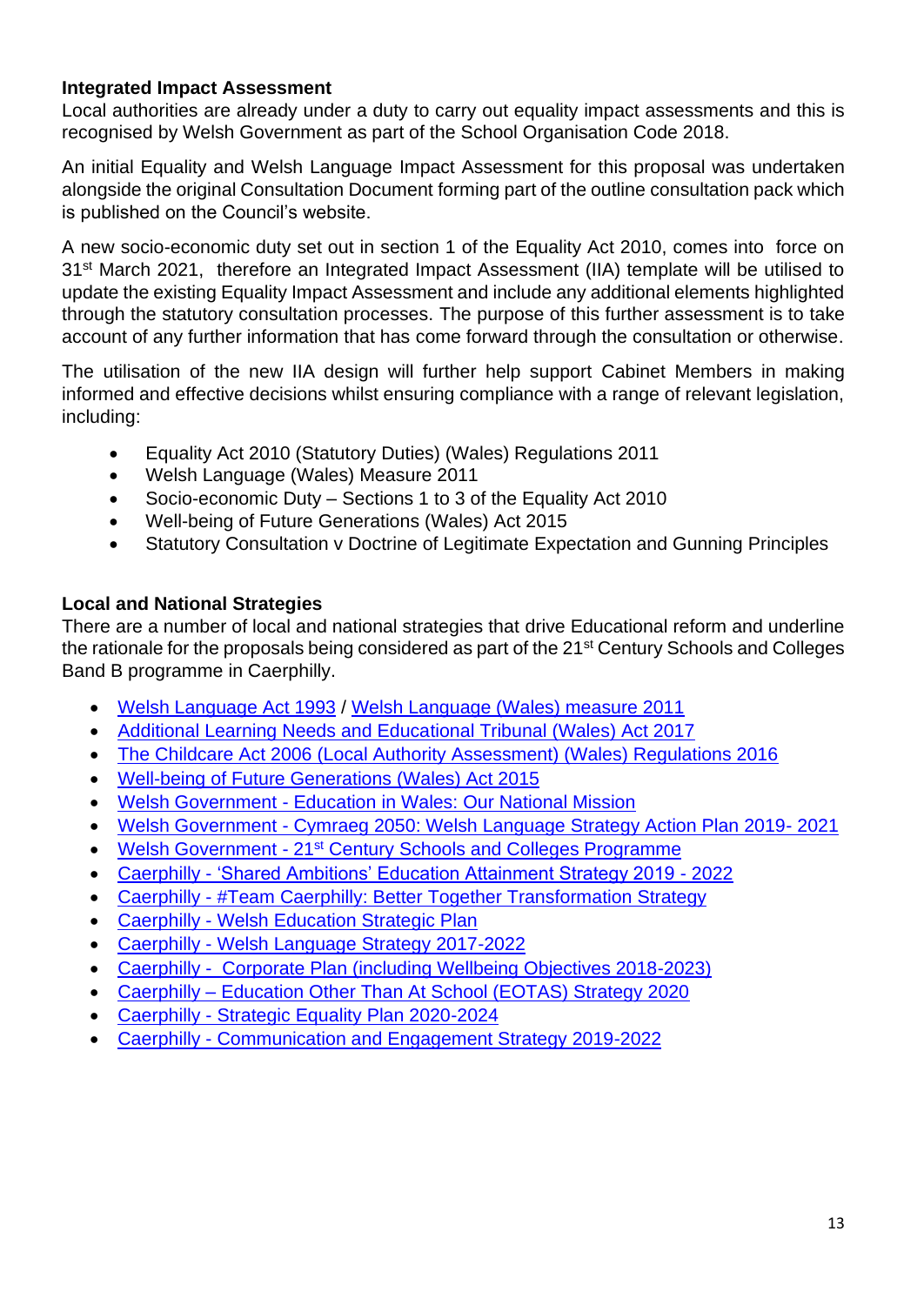<span id="page-13-2"></span>

#### <span id="page-13-0"></span>**Publication of Objection Report**

Under section 49 of the School Standards and Organisation (Wales) Act 2013, when objections have been received the Council must publish a summary of the statutory objections and the Council's response to those objections ("the Objection Report").

- ➢ The Objection Report will be published and posted on the Council's website with hard copies available on request.
- $\triangleright$  The Consultees as identified on pages 8/9 of this report will be advised by letter or email of the availability of the Objection Report.

#### <span id="page-13-1"></span>**Cabinet 'Objection Report' Decision**

Where a local authority's proposals have received objections, objections must be conscientiously considered alongside the arguments in respect of the proposals and in the light of the factors set out in the School Organisation Code 2018.

Further to review at Education Scrutiny Committee on the 22<sup>nd</sup> March 2021, this document will be considered in full at a Cabinet meeting due to be held on 7<sup>th</sup> April 2021.

At this meeting the following documentation will be made available to Members.

- $\triangleright$  a copy of the [Consultation Document](https://www.caerphilly.gov.uk/CaerphillyDocs/Consultations/Consultation-Document-2020-(Cwm-Gwyddon).aspx)
- ➢ a copy of the [Consultation Report](https://www.caerphilly.gov.uk/CaerphillyDocs/Consultations/Cwm-Gwyddon-Consultation-Report-2020.aspx)
- ➢ a copy of the [Published Statutory Notice](https://www.caerphilly.gov.uk/CaerphillyDocs/Consultations/Statutory-Notice-(Ysgol-Gymraeg-Cwm-Gwyddon).aspx) and [Notification Letter sent to Consultees](https://www.caerphilly.gov.uk/CaerphillyDocs/Consultations/Consultation-Report-Notification-Letter-Cwm-Gwyddo.aspx)
- $\triangleright$  a copy of the updated Integrated Impact Assessment
- $\triangleright$  a copy of the Objection Report
- $\triangleright$  copies of all the statutory objections in their original format

Cabinet Members will be asked to review the proposal and make the final determination as to whether to implement the proposal as outlined below:

#### **To relocate Ysgol Gymraeg Cwm Gwyddon to a new purpose built Welsh-medium provision school to be situated on the vacant site of the former Cwmcarn High School**

#### **Recommendation**

It is the recommendation of this Objection Report that in line with the processes outlined in the School Organisation Code 2018 and the information gathered and reviewed as part of the consultation phase and formal objection period that Members endorse the proposal outlined above and permission is given as part of Cabinet's final determination to progress to implementation phase.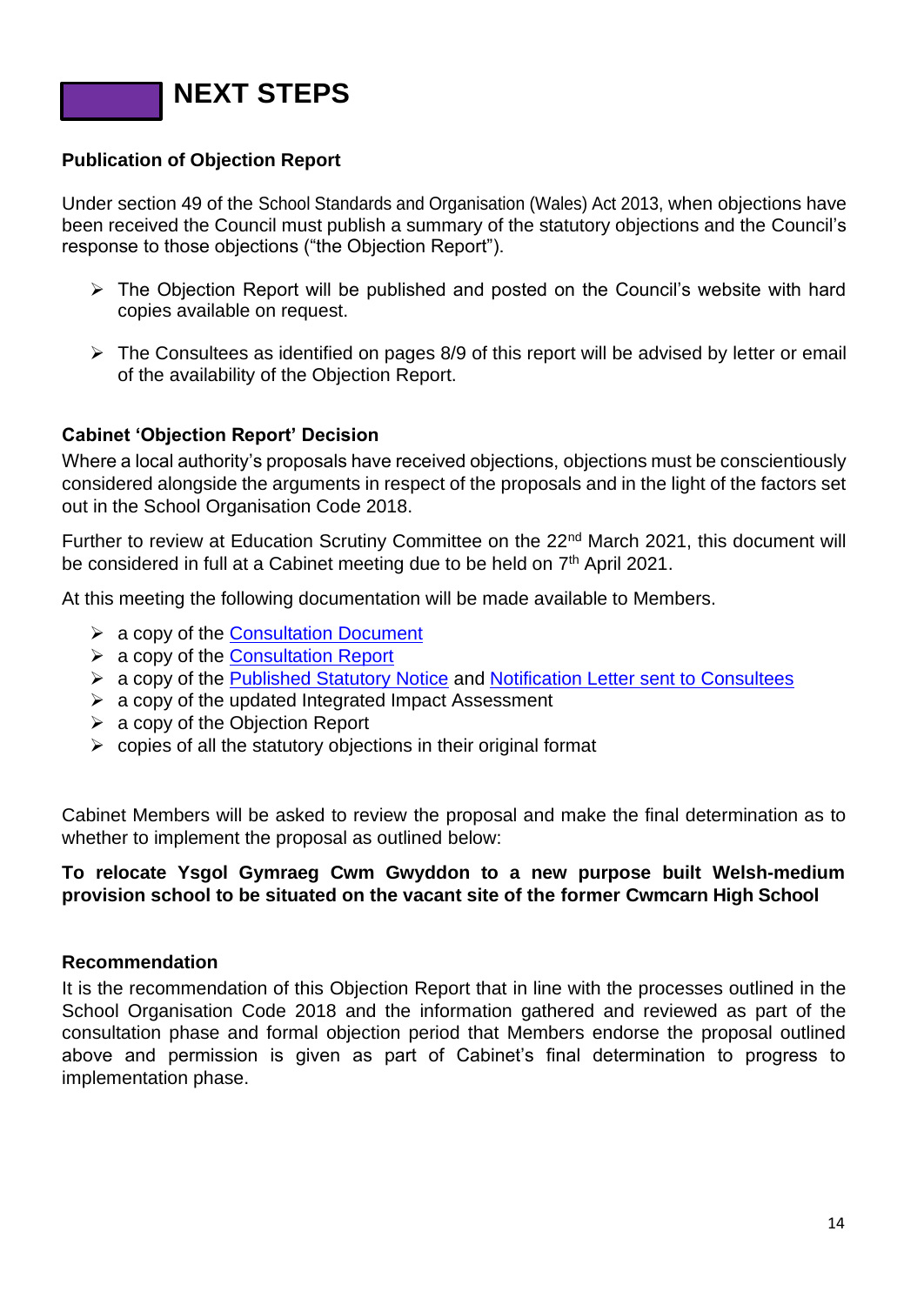#### <span id="page-14-0"></span>**Decision Notification**

Decisions (in relation to proposals which require approval or determination) must be made and issued in the form of a decision letter. The decision letter must set out clearly the reasons for the decision with reference to the School Organisation Code 2018.

The Decision letter will be published electronically on the Council's website and the consultees as outlined in Section 5.6 of the School Organisation Code will be advised by letter/email of the availability of the document.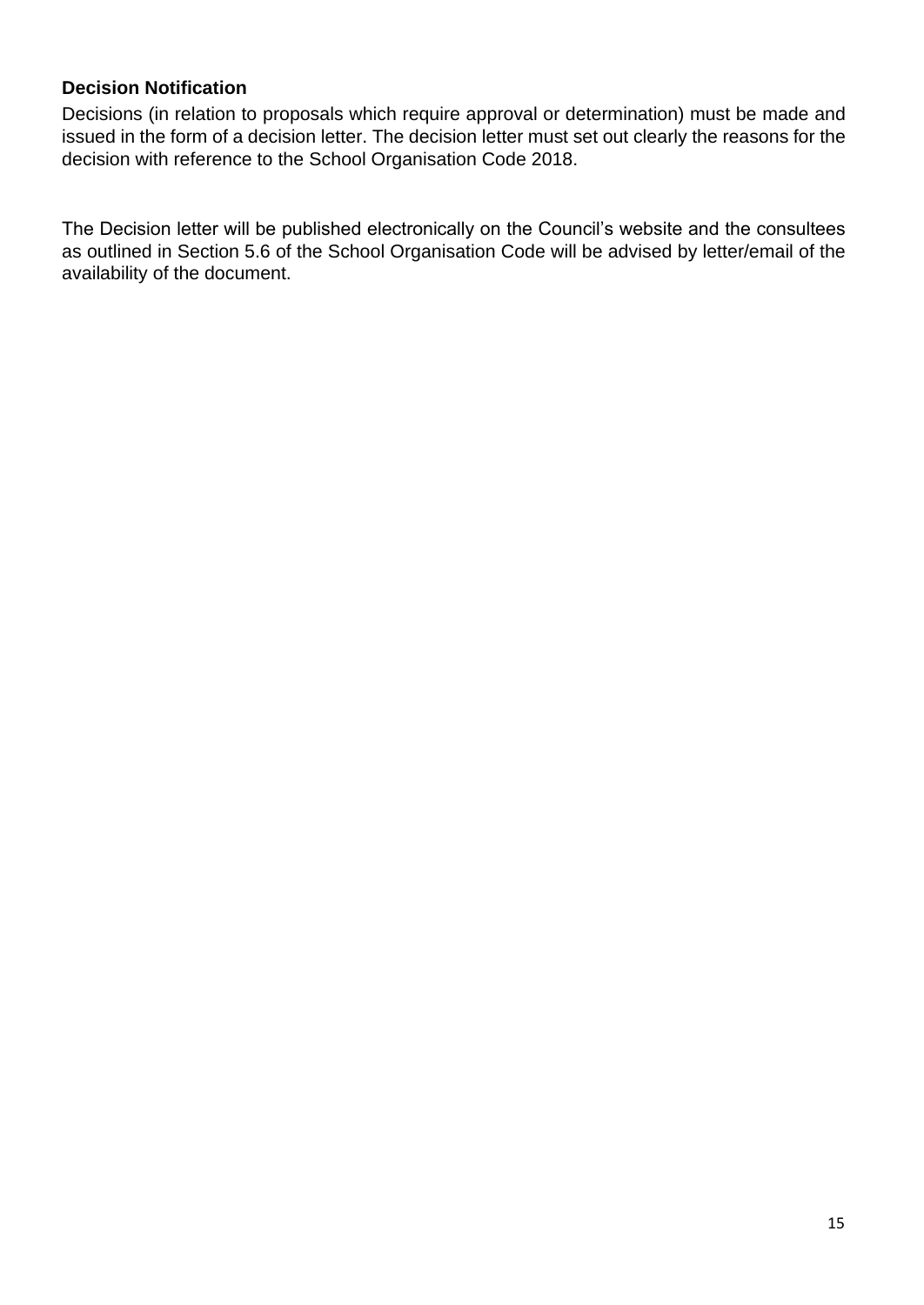# **SUPPORTING INFORMATION**

#### <span id="page-15-0"></span>**Annex 1 :**

[Consultation Document](https://www.caerphilly.gov.uk/CaerphillyDocs/Consultations/Consultation-Document-2020-(Cwm-Gwyddon).aspx) [Consultation Report](https://www.caerphilly.gov.uk/CaerphillyDocs/Consultations/Cwm-Gwyddon-Consultation-Report-2020.aspx)

#### <span id="page-15-1"></span>**Annex 2:**

#### [Notification Letter sent to Consultees](https://www.caerphilly.gov.uk/CaerphillyDocs/Consultations/Consultation-Report-Notification-Letter-Cwm-Gwyddo.aspx)



#### [Published Statutory Notice](https://www.caerphilly.gov.uk/CaerphillyDocs/Consultations/Statutory-Notice-(Ysgol-Gymraeg-Cwm-Gwyddon).aspx)